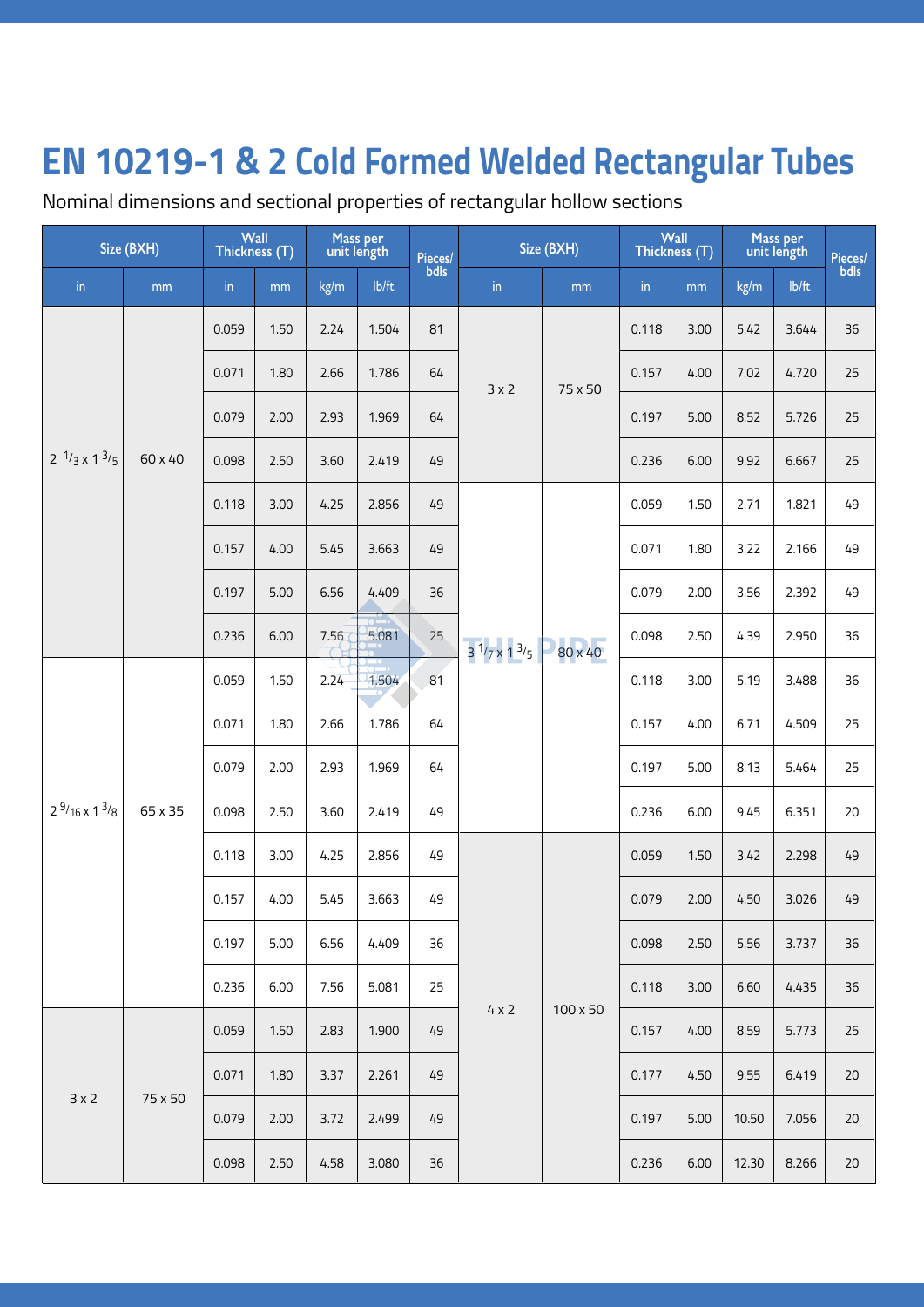Nominal dimensions and sectional properties of rectangular hollow sections

| Size (BXH)             |                 | Wall<br>Mass per<br>unit length<br>Thickness (T) |      |       | Pieces/<br>bdls | Size (BXH) |                            | Wall<br>Thickness (T) |       | Mass per<br>unit length |       | Pieces/ |             |
|------------------------|-----------------|--------------------------------------------------|------|-------|-----------------|------------|----------------------------|-----------------------|-------|-------------------------|-------|---------|-------------|
| in                     | mm              | in                                               | mm   | kg/m  | lb/ft           |            | in                         | mm                    | in    | mm                      | kg/m  | lb/ft   | bdls        |
| 4 x 21/3               |                 | 0.079                                            | 2.00 | 4.82  | 3.237           | 49         |                            |                       | 0.197 | 5.00                    | 14.40 | 9.677   | 16          |
|                        |                 | 0.098                                            | 2.50 | 5.96  | 4.003           | 36         |                            |                       | 0.236 | 6.00                    | 17.00 | 11.425  | 12          |
|                        |                 | 0.118                                            | 3.00 | 7.07  | 4.751           | 36         |                            | 120 x 80              | 0.276 | 6.30                    | 17.50 | 11.761  | 12          |
|                        | $100 \times 60$ | 0.157                                            | 4.00 | 9.22  | 6.196           | 25         | $4^{11}/16 \times 3^{1}/7$ |                       | 0.315 | 8.00                    | 21.40 | 14.382  | 9           |
|                        |                 | 0.177                                            | 4.50 | 10.26 | 6.894           | 20         |                            |                       | 0.354 | 9.00                    | 23.53 | 15.813  | 9           |
|                        |                 | 0.197                                            | 5.00 | 11.30 | 7.594           | 20         |                            |                       | 0.394 | 10.00                   | 25.60 | 17.204  | $\mathsf 9$ |
|                        |                 | 0.236                                            | 6.00 | 13.20 | 8.871           | 20         |                            |                       | 0.472 | 12.00                   | 28.31 | 19.026  | 9           |
|                        |                 | 0.315                                            | 8.00 | 16.40 | $-11.022$       | 20         | THL PIPE                   |                       | 0.098 | 2.50                    | 7.53  | 5.058   | 30          |
|                        |                 | 0.098                                            | 2.50 | 6.74  | 4.530           | 30         | 5x3                        | 125 x 75              | 0.118 | 3.00                    | 8.96  | 6.022   | 24          |
|                        | 120 x 60        | 0.118                                            | 3.00 | 8.01  | 5.383           | 25         |                            |                       | 0.157 | 4.00                    | 11.70 | 7.863   | 20          |
|                        |                 | 0.157                                            | 4.00 | 10.50 | 7.056           | 25         |                            |                       | 0.177 | 4.50                    | 13.08 | 8.793   | 16          |
| $411/16$ x 21/3        |                 | 0.177                                            | 4.50 | 11.67 | 7.843           | 20         |                            |                       | 0.197 | 5.00                    | 14.40 | 9.677   | 16          |
|                        |                 | 0.197                                            | 5.00 | 12.80 | 8.602           | 20         |                            |                       | 0.236 | 6.00                    | 17.00 | 11.425  | 9           |
|                        |                 | 0.236                                            | 6.00 | 15.10 | 10.148          | 20         |                            |                       | 0.315 | 8.00                    | 21.40 | 14.382  | 9           |
|                        |                 | 0.248                                            | 6.30 | 15.50 | 10.417          | 20         |                            |                       | 0.079 | 2.00                    | 6.86  | 4.610   | 25          |
|                        |                 | 0.315                                            | 8.00 | 18.90 | 12.702          | 16         |                            |                       | 0.098 | 2.50                    | 8.51  | 5.718   | 25          |
|                        |                 | 0.079                                            | 2.00 | 6.07  | 4.079           | 20         |                            |                       | 0.118 | 3.00                    | 10.13 | 6.808   | 25          |
| $411/16$ $\times 31/7$ |                 | 0.098                                            | 2.50 | 7.53  | 5.060           | 20         | 6x3                        | 150 x 75              | 0.157 | 4.00                    | 13.30 | 8.941   | $20\,$      |
|                        | 120 x 80        | 0.118                                            | 3.00 | 8.96  | 6.022           | 20         |                            |                       | 0.177 | 4.50                    | 14.85 | 9.981   | 16          |
|                        |                 | 0.157                                            | 4.00 | 11.70 | 7.863           | 16         |                            |                       | 0.197 | 5.00                    | 16.37 | 11.003  | 12          |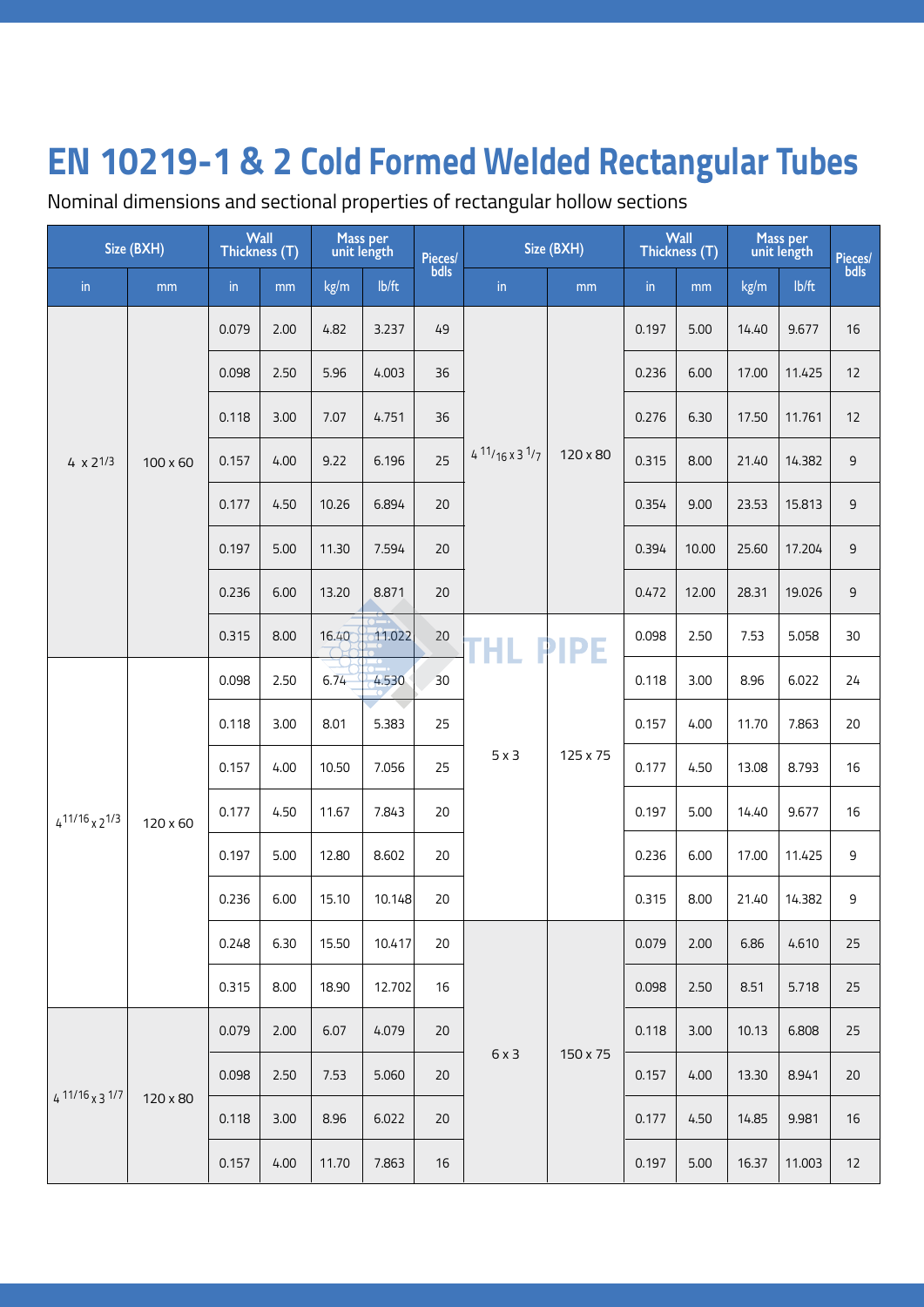Nominal dimensions and sectional properties of rectangular hollow sections

| Size (BXH)                |           | Thickness (T) | Wall  | Mass per<br>unit length |        | <b>Pieces</b> / | Size (BXH)    |             | Wall<br>Thickness (T) |       | Mass per<br>unit length |        | Pieces/        |
|---------------------------|-----------|---------------|-------|-------------------------|--------|-----------------|---------------|-------------|-----------------------|-------|-------------------------|--------|----------------|
| in                        | mm        | in            | mm    | kg/m                    | lb/ft  | bdls            | in            | mm          | in                    | mm    | kg/m                    | lb/ft  | bdls           |
|                           |           | 0.217         | 5.50  | 17.87                   | 12.007 | $\mathsf 9$     |               |             | 0.236                 | 6.00  | 26.40                   | 17.742 | 9              |
|                           |           | 0.236         | 6.00  | 19.34                   | 12.997 | 9               | $8 \times 4$  | 200 x 100   | 0.315                 | 8.00  | 33.90                   | 22.782 | 6              |
| 6x3                       | 150 x 75  | 0.315         | 8.00  | 24.53                   | 16.485 | 9               |               |             | 0.394                 | 10.00 | 41.30                   | 27.755 | 6              |
|                           |           | 0.354         | 9.00  | 27.07                   | 18.192 | 9               |               |             | 0.472                 | 12.00 | 47.10                   | 31.653 | 4              |
|                           |           | 0.118         | 3.00  | 11.31                   | 7.601  | 20              |               |             | 0.157                 | 4.00  | 21.20                   | 14.247 | 9              |
| 6 x 4                     |           | 0.157         | 4.00  | 14.90                   | 10.013 | 16              |               |             | 0.197                 | 5.00  | 26.20                   | 17.608 | $\mathsf 9$    |
|                           |           | 0.197         | 5.00  | 18.30                   | 12.298 | 12              | 8x6<br>THL    | 200 x 150   | 0.236                 | 6.00  | 31.11                   | 20.907 | 6              |
|                           | 150 x 100 | 0.236         | 6.00  | 21.70                   | 14.583 | $\mathsf 9$     |               | <b>PIPE</b> | 0.315                 | 8.00  | 40.23                   | 27.036 | 6              |
|                           |           | 0.315         | 8.00  | 27.70                   | 18.616 | $\overline{9}$  |               |             | 0.394                 | 10.0  | 49.10                   | 32.997 | 4              |
|                           |           | 0.354         | 9.00  | 30.60                   | 20.565 | 9               |               |             | 0.472                 | 12.0  | 56.60                   | 38.038 | 4              |
|                           |           | 0.394         | 10.00 | 33.40                   | 22.446 | 6               |               | 250 x 100   | 0.157                 | 4.00  | 21.20                   | 14.247 | 6              |
|                           |           | 0.472         | 12.00 | 37.70                   | 25.336 | 6               |               |             | 0.197                 | 5.00  | 26.20                   | 17.608 | 6              |
|                           |           | 0.118         | 3.00  | 10.80                   | 7.258  | 20              | $10 \times 4$ |             | 0.236                 | 6.00  | 31.11                   | 20.907 | 4              |
|                           |           | 0.157         | 4.00  | 14.20                   | 9.543  | 16              |               |             | 0.315                 | 8.00  | 40.23                   | 27.036 | 4              |
| $6^{3}/10 \times 3^{1}/7$ | 160 x 80  | 0.197         | 5.00  | 17.50                   | 11.761 | 16              |               |             | 0.394                 | 10.00 | 49.10                   | 32.997 | 4              |
|                           |           | 0.236         | 6.00  | 20.70                   | 13.911 | 12              |               |             | 0.472                 | 12.00 | 56.60                   | 38.038 | $\overline{2}$ |
|                           |           | 0.315         | 8.00  | 26.40                   | 17.742 | 9               |               |             | 0.157                 | 4.00  | 24.29                   | 16.324 | $\,$ 6 $\,$    |
|                           |           | 0.354         | 9.00  | 29.20                   | 19.624 | 9               |               |             | 0.197                 | 5.00  | 30.10                   | 20.228 | $\,$ 6         |
|                           |           | 0.157         | 4.00  | 18.00                   | 12.097 | 12              | $10 \times 6$ | 250 x 150   | 0.236                 | 6.00  | 35.80                   | 24.059 | 4              |
| $8\times4$                | 200 x 100 | 0.197         | 5.00  | 22.30                   | 14.987 | 9               |               |             | 0.315                 | 8.00  | 46.50                   | 31.250 | 4              |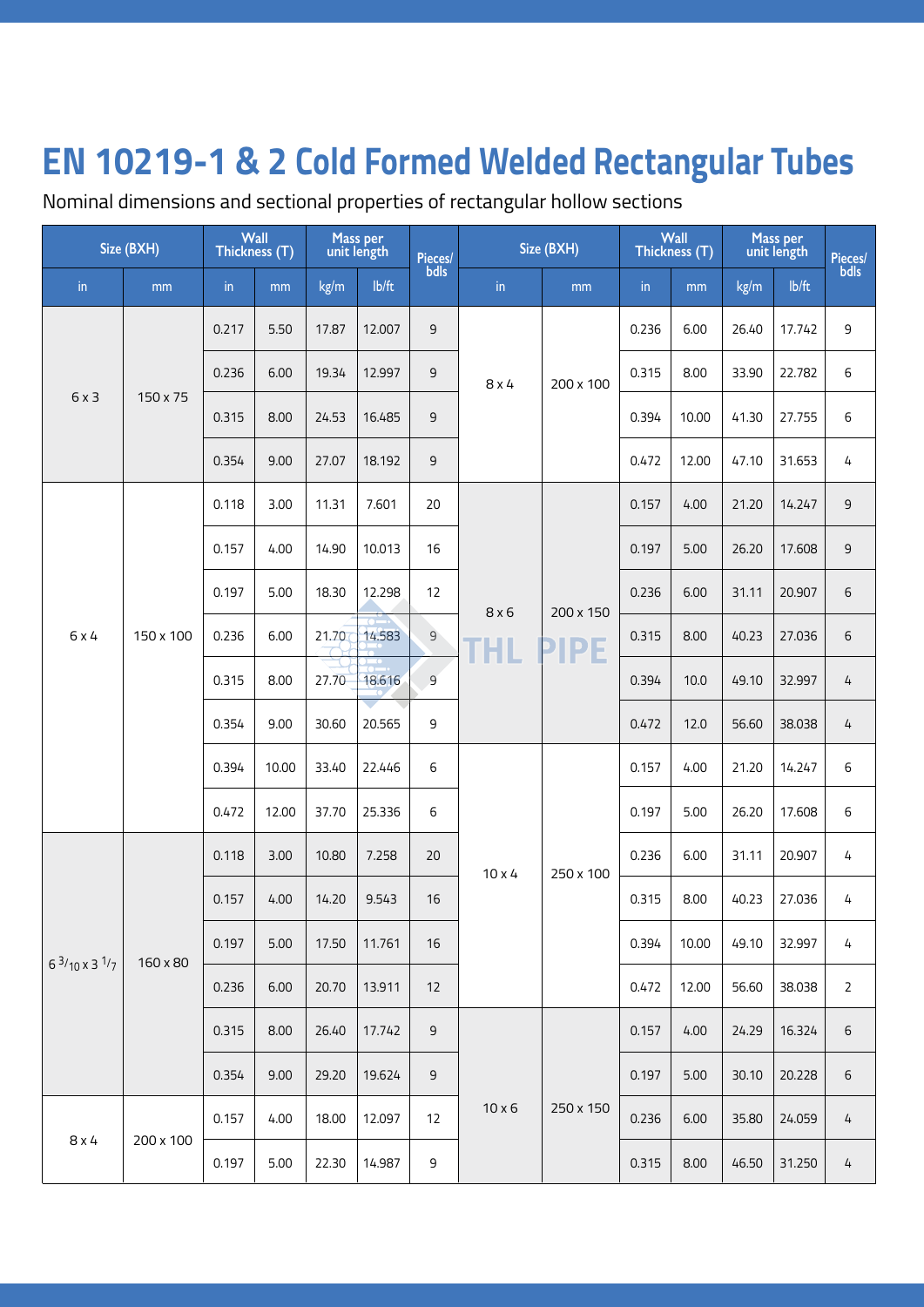Nominal dimensions and sectional properties of rectangular hollow sections

| Size (BXH)    |           |       | Wall<br>Mass per<br>unit length<br>Thickness (T) |       | Pieces/ |                | Size (BXH)    | Wall<br>Thickness (T)   |       | Mass per<br>unit length |       | Pieces/ |                |
|---------------|-----------|-------|--------------------------------------------------|-------|---------|----------------|---------------|-------------------------|-------|-------------------------|-------|---------|----------------|
| $\mathsf{in}$ | mm        | in    | mm                                               | kg/m  | lb/ft   | bdls           | in            | mm                      | in    | mm                      | kg/m  | lb/ft   | bdls           |
|               |           | 0.394 | 10.00                                            | 57.00 | 38.306  | 4              | $12\times 6$  | 300 x 150               | 0.236 | 6.00                    | 40.50 | 27.218  | 4              |
|               |           | 0.472 | 12.00                                            | 66.00 | 44.355  | $\overline{2}$ |               |                         | 0.315 | 8.00                    | 52.80 | 35.484  | $\overline{2}$ |
|               |           | 0.157 | 4.00                                             | 24.30 | 16.331  | 4              |               |                         | 0.394 | 10.00                   | 64.80 | 43.548  | $\overline{2}$ |
|               | 300 x 100 | 0.197 | 5.00                                             | 30.10 | 20.228  | 4              |               |                         | 0.472 | 12.0                    | 75.40 | 50.672  | $\overline{2}$ |
| $12 \times 4$ |           | 0.236 | 6.00                                             | 35.80 | 24.059  | 4              |               | 300 x 200<br><b>IPE</b> | 0.157 | 4.00                    | 30.60 | 20.565  | 4              |
|               |           | 0.315 | 8.00                                             | 46.50 | 31.250  | $\overline{2}$ |               |                         | 0.197 | 5.00                    | 38.00 | 25.538  | 4              |
|               |           | 0.394 | 10.00                                            | 57.00 | 38,306  | $\overline{2}$ |               |                         | 0.236 | 6.00                    | 45.20 | 30.376  | 4              |
|               |           | 0.472 | 12.00                                            | 66.00 | 44.355  | $\overline{2}$ | $12 \times 8$ |                         | 0.315 | 8.00                    | 59.10 | 39.718  | $\overline{2}$ |
| $12 \times 6$ | 300 x 150 | 0.157 | 4.00                                             | 27.43 | 18.434  | $\overline{4}$ |               |                         | 0.394 | 10.00                   | 72.70 | 48.858  | $\overline{2}$ |
|               |           | 0.197 | 5.00                                             | 34.03 | 22.870  | 4              |               |                         | 0.472 | 12.00                   | 84.80 | 56.989  | $\overline{2}$ |

#### **TOLERANCES ON SHAPE AND MASS:**

| Characteristic                | <b>Circular hollow sections</b>                                                      | Square and Rectangular hollow sections           |                               |  |  |  |
|-------------------------------|--------------------------------------------------------------------------------------|--------------------------------------------------|-------------------------------|--|--|--|
|                               |                                                                                      | Side length (mm)                                 | <b>Tolerance</b>              |  |  |  |
|                               |                                                                                      | H, B < 100                                       | $± 1%$ with a min. $± 0.5$ mm |  |  |  |
| External dimensions (D,B & H) | $± 1%$ , with a minimum<br>of $\pm 0.5$ mm and<br>a maximum of $±10$ mm              | $100 \le H, B \le 200$                           | ± 0.8%                        |  |  |  |
|                               |                                                                                      | H,B > 200                                        | ± 0.6%                        |  |  |  |
| Thickness(T)                  | For $D \leq 406.4$ mm,<br>$T \le 5.0$ mm ± 10%<br>$T > 5.0$ mm $\pm$ 0.5mm           | $T \le 5.0$ mm ± 10%<br>$T > 5.0$ mm $\pm$ 0.5mm |                               |  |  |  |
| Out of roundness(O)           | 2% for hollow sections having<br>a diameter to thickness<br>ration not exceeding 100 |                                                  |                               |  |  |  |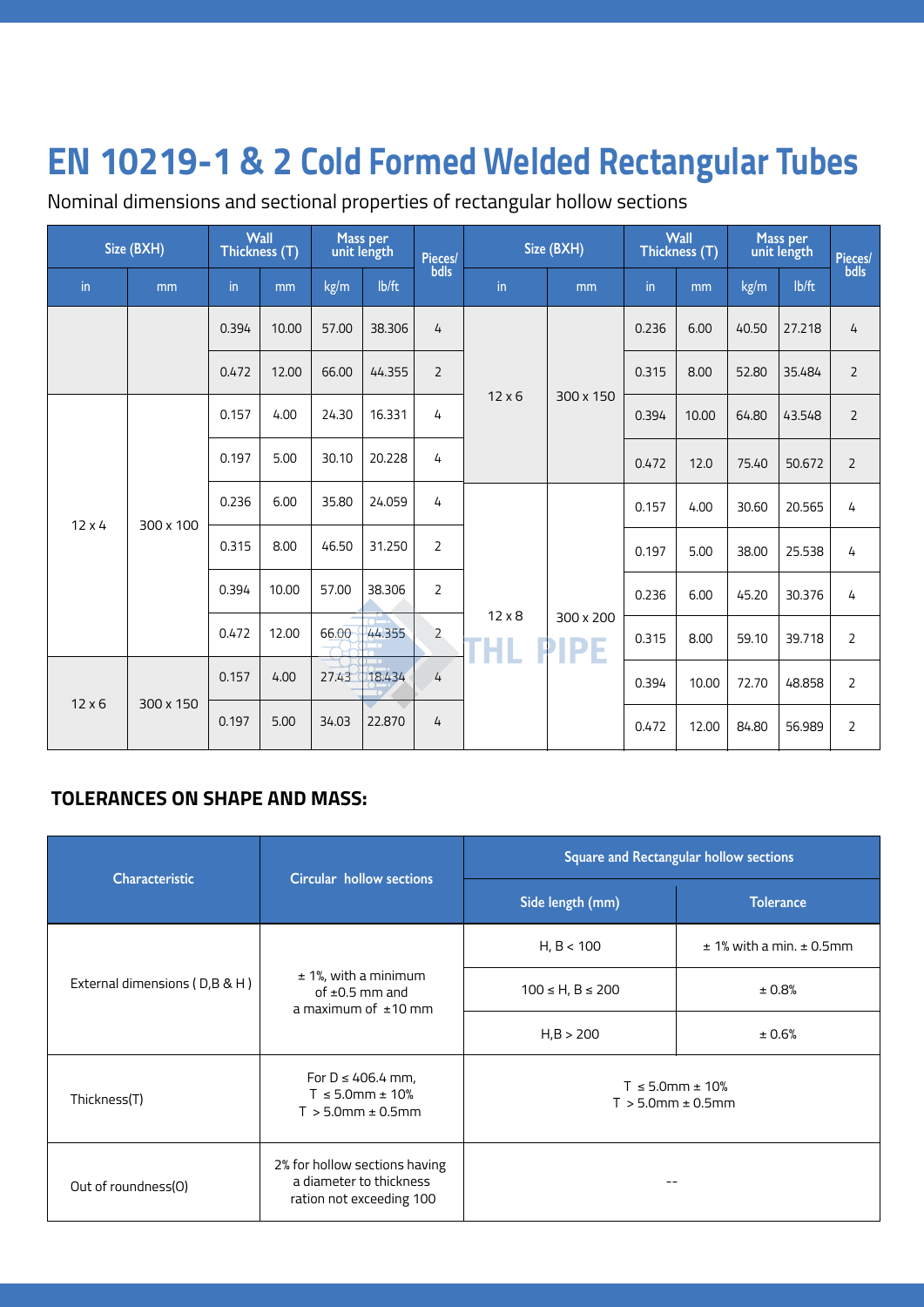Nominal dimensions and sectional properties of rectangular hollow sections

| Concavity/Convexity              | $- -$ | Max, 0.8 % with a minimum of 0.5mm |
|----------------------------------|-------|------------------------------------|
| Squareness of sides( $\emptyset$ | $- -$ | $90^{\circ}$ ± 1 <sup>°</sup>      |

| Characteristic          | Circular hollow sections                                | <b>Square and Rectangular hollow sections</b>                                                                |                  |  |  |  |  |
|-------------------------|---------------------------------------------------------|--------------------------------------------------------------------------------------------------------------|------------------|--|--|--|--|
|                         |                                                         | Side length (mm)                                                                                             | <b>Tolerance</b> |  |  |  |  |
| External corner profile |                                                         | T≤6.0mm : 1.6T to 2.4T,<br>6.0 <t≤10.0mm 2.0t="" 3.0t,<br="" :="" to="">T&gt;10.0mm: 2.4T to 3.6T</t≤10.0mm> |                  |  |  |  |  |
| Twist                   | 2.0mm plus 0.5mm/m lenght                               |                                                                                                              |                  |  |  |  |  |
| Straightness            | 0.20 % of total length and<br>3.0 mm over any 1m length | 0.15 % of total length and<br>3.0 mm over any 1m length                                                      |                  |  |  |  |  |
| Mass per unit length    |                                                         | ± 6% on indivisual delivered length                                                                          |                  |  |  |  |  |
| Length                  |                                                         | $-0/+20$ mm                                                                                                  |                  |  |  |  |  |

### **CHEMICAL COMPOSITION:**

| Grade          | Chemical composition % max. |       |      |       |              |       |                                |  |  |  |
|----------------|-----------------------------|-------|------|-------|--------------|-------|--------------------------------|--|--|--|
|                | $\mathsf C$                 | Si    | Mn   | P     | $\mathsf{S}$ | N     | <b>Carbon Equivalent (CEV)</b> |  |  |  |
| <b>S235JRH</b> | 0.17                        | $- -$ | 1.40 | 0.040 | 0.040        | 0.009 | 0.35                           |  |  |  |
| S275J0H        | 0.20                        | $- -$ | 1.50 | 0.035 | 0.035        | 0.009 | 0.40                           |  |  |  |
| S275J2H        | 0.20                        | $- -$ | 1.50 | 0.030 | 0.030        | $- -$ | 0.40                           |  |  |  |
| S355J0H        | 0.22                        | 0.55  | 1.60 | 0.035 | 0.035        | 0.009 | 0.45                           |  |  |  |
| S355J2H        | 0.22                        | 0.55  | 1.60 | 0.030 | 0.030        | $- -$ | 0.45                           |  |  |  |
|                |                             |       |      |       |              |       |                                |  |  |  |

Carbon Equivalent : Max. carbon equivalent shall be

 $CEV = C + (Mn / 6) + (Cr + Mo + V) / 5 + (Ni + Cu) / 15$